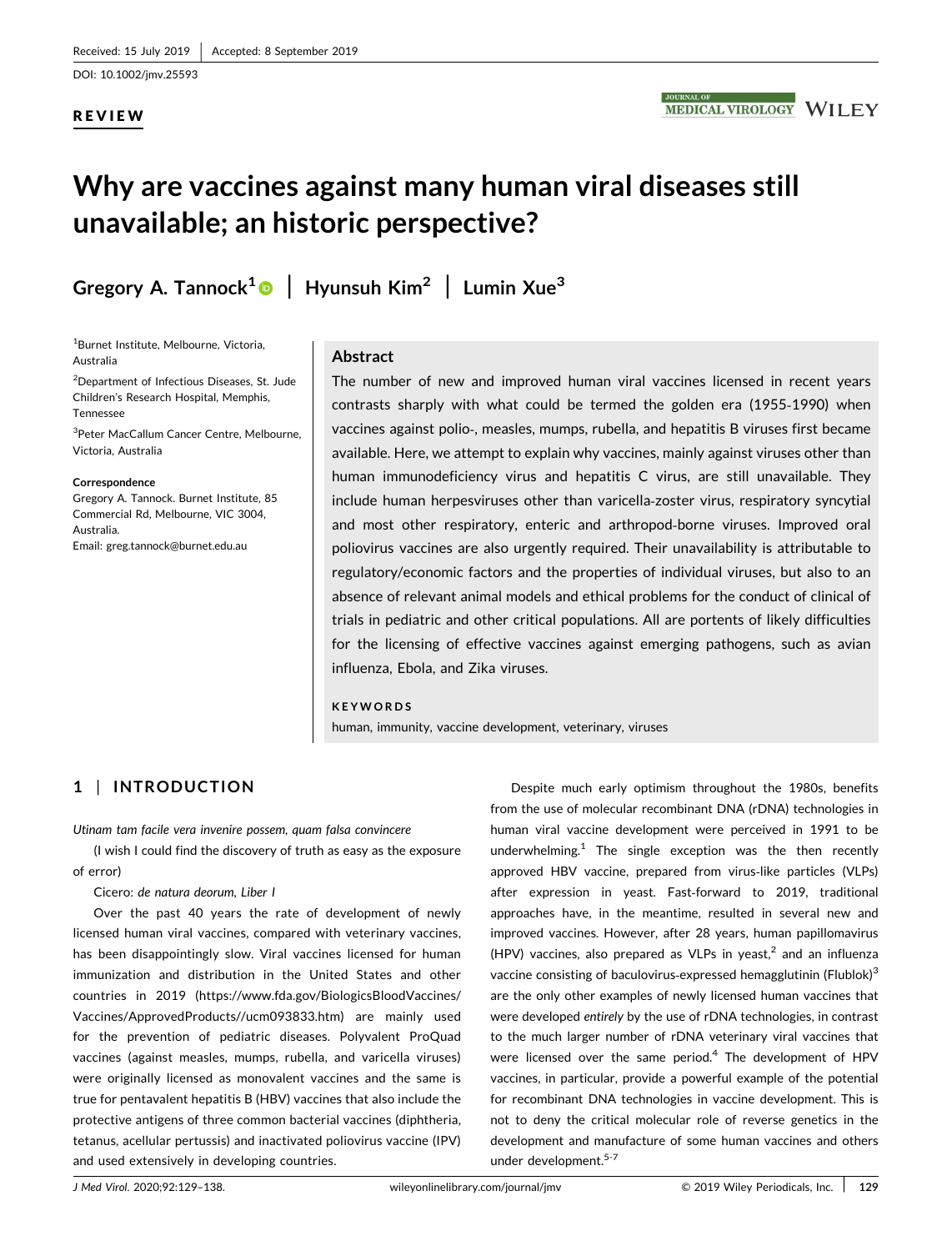Reasons, why vaccines against human immunodeficiency viruses (HIV) are unavailable, are complex and have been comprehensively dealt with elsewhere.<sup>8</sup> However, despite monumental efforts over 30 years, vaccines for the prevention and/or prophylaxis of infection by HIV still appear to be some years away. It now appears that much early misplaced optimism can be attributed to the fruits of the pre‐ molecular era (1955‐1990) and should have been tempered by a realization that, for reasons still largely unknown, immune responses to animal lentivirus infections very rarely result in long‐term reductions in viral load and accompanying pathogenesis.<sup>9</sup> The same is true of several members of the genera Hepacivirus and Pestivirus of the family Flaviviridae, as represented by HCV and several veterinary viruses that produce chronic infections. The absence of much‐needed vaccines against herpes simplex virus types ‐1 and ‐2 (HSV‐1, ‐2), respiratory syncytial viruses (RSV), most other respiratory and arthropod‐borne viruses (except Japanese encephalitis and, until very recently, dengue viruses) and genetically stable liveattenuated oral poliovirus vaccines (OPVs) is attributable to the properties of individual viruses and to the deficiencies of currently used animal models of human pathogenesis, notably mice.<sup>10</sup> It is also partly due to a continuing and inevitable disconnect with veterinary virology where the relevance of animal models is rarely an issue. These factors, together with the difficulties and prohibitive costs of conducting Phase III clinical trials on vaccines against newly emergent pathogens, $11$  have made modern human vaccine development and manufacture in many countries a marginally profitable enterprise that can only be sustained with major inputs from government. Regulatory concerns expressed, sometimes years after the initial registration, are especially a problem and specific examples are given below. The predictable consequences, at least in Western countries, are a declining skill base in older technologies, such as the development and the large‐scale application of diploid and continuous cell lines for use in the preparation of vaccine viruses and antigens, and a concomitant increase in risk aversion.

## 2 | CONTEMPORARY HUMAN VIRAL VACCINE MANUFACTURE

Research on human vaccines these days is usually undertaken by smaller commercial enterprises associated with research institutes. By contrast, commercial manufacture in first world countries is confined to a decreasing number of very large multinational companies (Bigpharma) and institutional facilities. The decision in 2015 by Novartis, to exit human vaccine manufacture illustrates the point. Many smaller manufacturers, including State Serum Institutes, have been subsumed by Bigpharma which, in earlier times, was able to oversee all aspects of vaccine development from basic research to clinical appraisal.

The decreasing numbers of commercial manufacturers have been driven, in part, by the need to achieve economies of scale in the manufacture and by an increase in testing requirements before vaccine release that have been underpinned by codes of good manufacturing, laboratory, and clinical practice (GMP, GLP, and

GCP). These codes in large measure have resulted from the willingness of US courts in earlier years to sanction significant claims against manufacturers, some for negligence but others now attributable to gaps in our knowledge of molecular aspects of viral replication and immunology, unknown at the time of the initial registration. The role of government in underwriting liability for manufacturers in national immunization programs has markedly increased since the decision by the US government to mandate the swine influenza vaccine program of 1976. Most human viral vaccine manufacture in developing countries is undertaken locally. For veterinary viral vaccines, the economic consequences of failure in all countries are very small by comparison.

The most successful period for pediatric viral vaccine development (1955‐1990) followed advances in the cultivation of many human and animal viruses in primary cell cultures, notably monkey kidney and chicken embryo fibroblast cultures. Associated developments in the late 1970s early 1980s were the accreditation of human diploid fibroblast cell lines and continuous epithelial lines (most notably the Vero and MDCK lines) as substrates for the growth of vaccine viruses. Accreditation of both types of cell culture signified a major shift in thinking by regulators as to their oncogenic potential.<sup>12</sup> Until then, continuous cell lines had been used for the preparation of veterinary viral vaccines and shown to be safe and efficacious for animals but disallowed for use in the preparation of human vaccines. Without these changes, it is doubtful whether many highly successful vaccines against poliovirus, measles, mumps, and rubella would still be available today. This is especially true for OPVs prepared from primary monkey kidney epithelial (MK) cultures until the early 1980s. MK cultures allow high poliovirus yields but had long been recognized as problematic for use in vaccine manufacture for reasons of cost, the diminishing availability of primates and the ubiquitous presence in cultures of contaminating simian viruses. Targeted vaccination programs have largely eliminated poliomyelitis, a commonplace childhood disease in developed countries until the late 50s. Despite some unforeseen difficulties with their expanded use in developing countries and molecular evidence of genetic instability following human passage, OPVs continue to have a critical role in the prevention of poliomyelitis. $^{13}$ 

## 3 | CHARACTERISTICS OF PEDIATRIC VIRAL VACCINES IN USE TODAY THAT WERE LICENSED BETWEEN 1955 and 1990

Most traditional vaccines continue to be at the forefront of pediatric disease control and alternatives are unlikely to become available any time soon. Features of these vaccines that have allowed the development of such successful preventive medicines include:

• the use of live attenuated viruses, except for inactivated poliovirus, hepatitis A and B, human papilloma and most influenza vaccines. Highly effective live vaccines against smallpox and yellow fever viruses were developed in the 19th and early 20th centuries; between 1960 and 1980 critically important live pediatric vaccines for the prevention of viral measles, mumps, and rubella became available.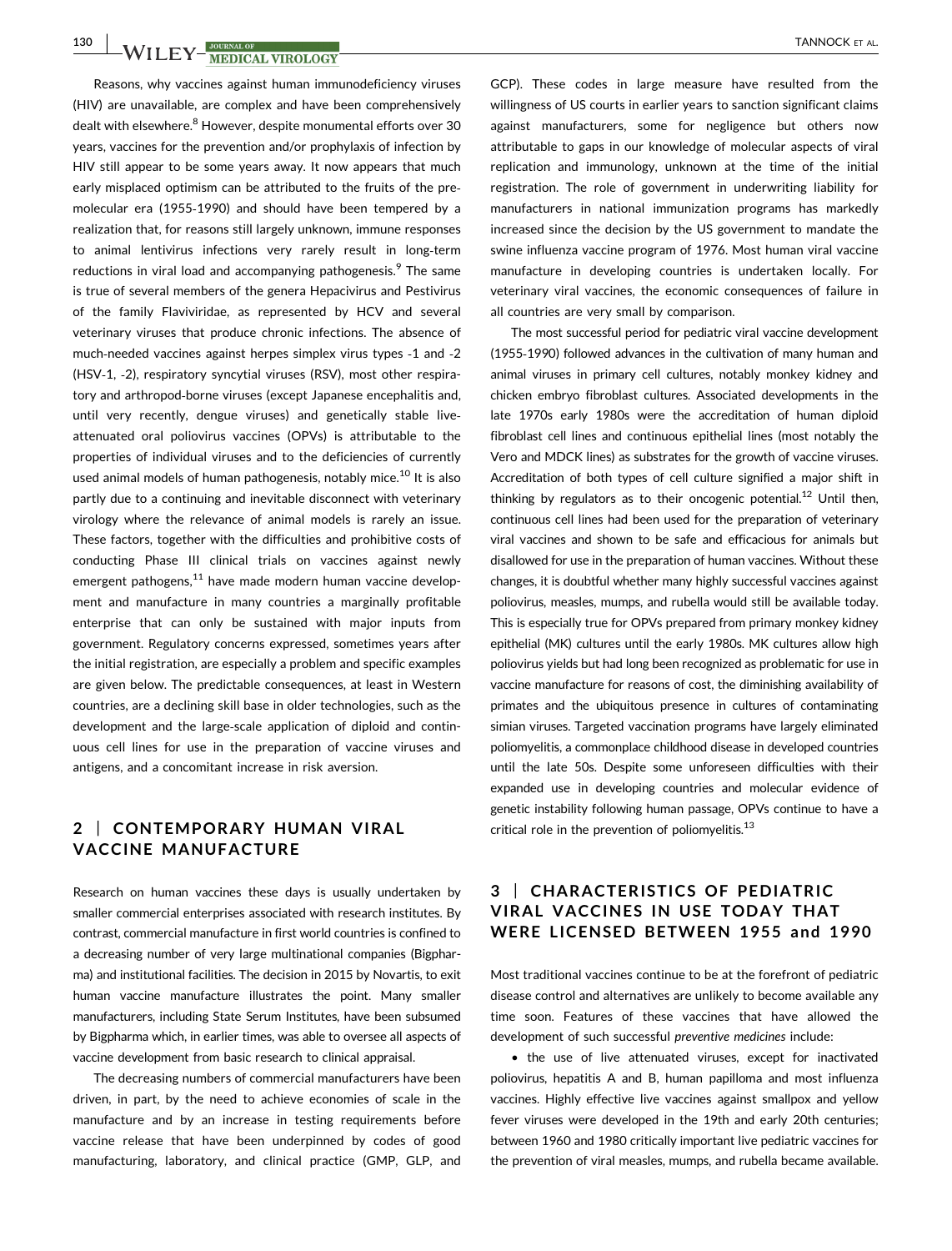- the component viruses of all live vaccines have been attenuated largely by empirical (nonmolecular) means, including the simple, widely‐used and historically validated practice of multiple passages in cell culture or embryonated eggs, and the use of seed‐lot systems for defining passage number. Despite this, the basis of attenuation for many live vaccines is still poorly understood.
- all produce acceptably low levels of vaccine‐associated side‐effects and for the most part an overwhelming clinical and economic benefit in favor of their continuing widespread use.

These highly successful vaccines were first licensed in a more permissive regulatory environment than exists today and attempts to license several vaccines, now widely in use, would these days have presented significant difficulties. They include OPVs, which have been essential for the near‐global elimination of paralytic poliomyelitis under WHO‐sponsored programs over the past four decades. Their development during the 1950 60 seconds took place in the almost complete absence of molecular data as to the genetic stability of individual vaccine viruses. The subsequent application of contemporary molecular technologies has shown that, for OPVs, genetic instability associated with neurovirulence occurs following human passage.<sup>14</sup> The neurovirulence risk can be overcome by the replacement of OPVs with IPVs in vaccination programs. However, IPVs require higher antigen doses and the costs of manufacture are higher because of the need for increased safety testing. The introduction of IPVs throughout the developing world is likely to be gradual and, because type II nonvaccine viruses have not been detected in susceptible populations for several years, recent OPVs have been modified to exclude Type II vaccine viruses as an additional safety measure.

The development of live measles vaccines is another case in point. These vaccines developed in the early 1960s and were initially licensed before recognition of subacute sclerosing panencephalitis (SSPE). This rare immune‐based complication of measles infection was subsequently shown to be associated with chronic infections of the CNS. If SSPE had then been widely recognized at the time, the developers of live measles vaccines could have faced potentially insurmountable hurdles to prove that mass administration would not be associated with increases in the incidence of SSPE. Given that satisfactory in vitro markers for SSPE still do not exist, such a requirement would have placed a near‐impossible burden upon manufacturers, despite extensive evidence of safety in clinical trials. These vaccines have been responsible for the virtual elimination of measles in developed countries and have made enormous inroads into its control in developing countries.<sup>15</sup> Unlike inactivated polio vaccines, inactivated vaccines designed to protect against measles, mumps and rubella viruses are ineffective and, alarmingly in the case of measles, vaccination followed by the natural challenge is associated with immunopathologic disease.<sup>16</sup>

The development of experimental vaccines for neonates also presents unique immunological and ethical difficulties. Respiratory syncytial virus (RSV) infections are the cause of over 30% mortality in infants less than 1 year of age.<sup>16</sup> Early attempts to use formalin-inactivated virus in an experimental vaccine not only failed to protect against infection but

TANNOCK ET AL. | 131

sensitized the recipients to severe adverse (Arthus) type III hypersensitivity reactions that resulted from subsequent natural challenge. $17$ 

Indeed, the outcome of those earlier studies have influenced subsequent attempts for the development of effective vaccines against RSV, which include the use of intranasally‐administered live attenuated and, more recently, subunit complementary DNA and vector‐based vaccines. In spite of an urgent need, no licensed vaccines against RSV or other pediatric respiratory viral pathogens, such as human paramyxoviruses 1 to 4, are available.

Thus a combination of economic factors, combined with altered regulatory environments and the still empirical nature of modern vaccine discovery are major complicating factors in successful vaccine development. It should also be noted that for the guidance of vaccine development and initial registration, the contribution of modern immunology has been minimal. It has however provided such a wealth of subsequent data on mechanisms of action. Thus it is likely that a deep understanding of knowledge of innate and adaptive immunity may be necessary to avoid adverse reactions in general and as a guide to the development of effective vaccines against more challenging organisms in intractable infections.

## 4 | PASSIVE IMMUNE THERAPY

Passive immune therapy (PIT) has been a historically successful approach to the prevention or treatment of some intoxications or viral infections.<sup>18</sup> The use of immune gamma globulins has been largely abandoned because of the risk of anaphylaxis or blood‐borne virus transmission and currently, their use is not feasible for population‐ based coverage. However, the emergence of monoclonal antibody (mAb) therapy in inflammation and cancer has raised the possibility that PIT may be useful in the acute management of viral infections as alternatives to traditional vaccines for use in infants, such as RSV whose development has been problematic. The mAb, Palivizumab, has been licensed for clinical use in the prevention of RSV infection. Combinations of up to three therapeutic mAbs have also been considered for development as a possible PIT in Ebola virus infections.<sup>19,20</sup> A related development in the use of postexposure prophylaxis, involves the use of combination passive and active immunization which is widely used for the treatment of verified rabies infections. $21$ 

It has become apparent that anticancer antibodies act, at least in part, by harnessing effector responses of the innate immune system (antibody‐dependent cell‐mediated cytotoxicity (ADCC) and antibody‐dependent cell‐mediated phagocytosis (ADCP) or complement activation. $21$  Most interestingly, they can also induce active immunity to tumor cells.<sup>22</sup> The induction of adaptive immunity associated with mAb therapy involves cooperation between innate and adaptive immune systems and is probably related to the long-recognized and potent capacity of antibody‐antigen (immune) complexes to alter immune responses. This includes the induction of immunological memory, which has been recognized for over three decades.<sup>22-24</sup>

Whether such vaccinal effects will result from the use of anti‐RSV or other antiviral mAbs remains to be seen but it is clear that passive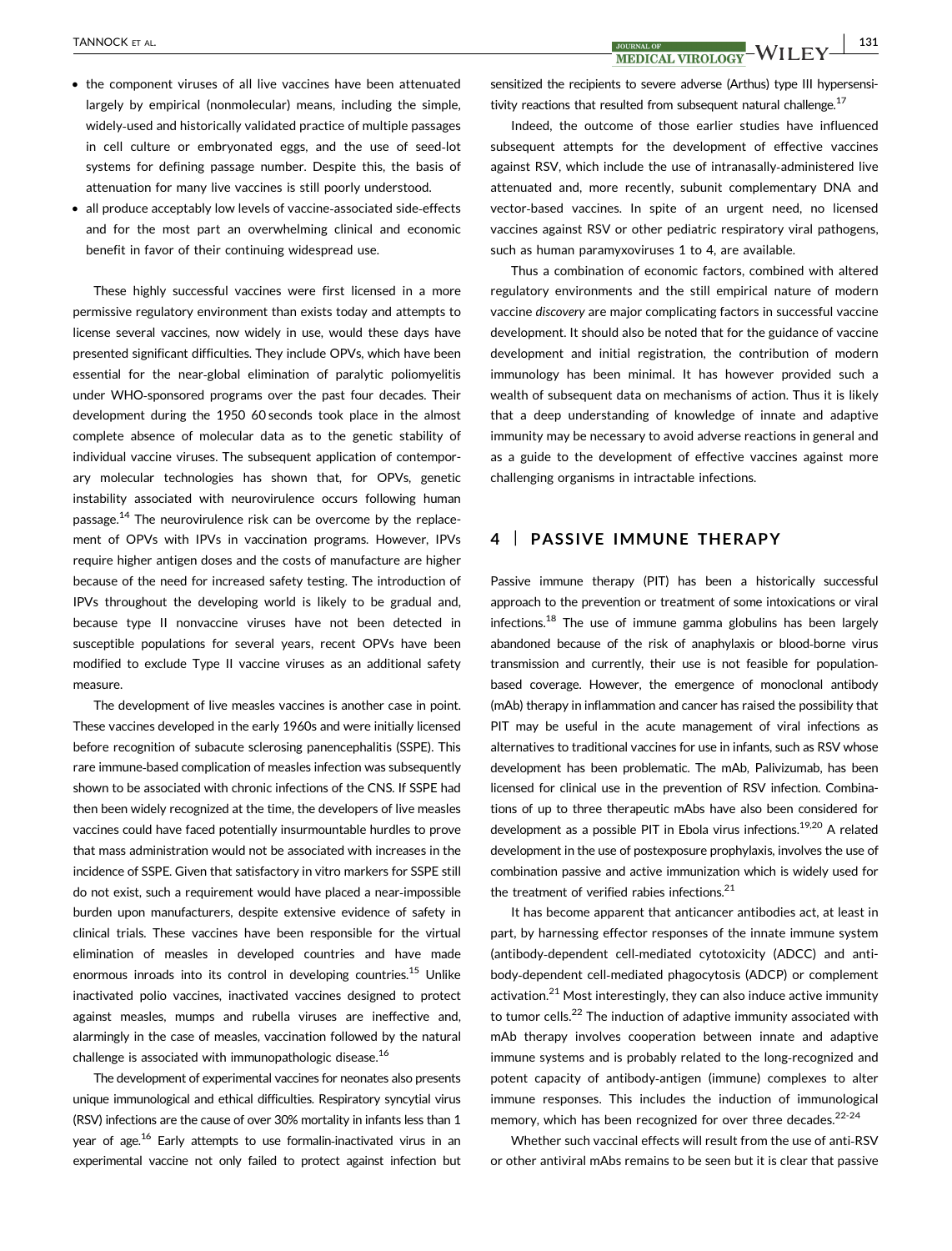132 WILEY MEDICAL VIROLOGY TANNOCK ET AL.

antibody therapy can induce active and durable adaptive immune responses. Thus, as a general consideration, it does not require a great stretch of the imagination to believe that passive antibody therapy of infectious disease, either as a monotherapy in established infections or in combination with the use of conventional inactivated vaccines or other vaccine candidates, may result in sterilizing responses to otherwise difficult infectious agents. Indeed, experimental evidence for this is beginning to emerge, albeit slowly.<sup>25,26</sup> Perhaps a radical rethink on how to approach immune responses/ immunity may offer transformational change.

## 5 | IMPROVEMENTS TO EXISTING HUMAN VIRAL VACCINES SINCE 1991

Continuing improvements have been made to measles, mumps, and rubella vaccine viruses, which fortunately are antigenically relatively stable. They include replacement with strains that are more immunogenic and/or are associated with fewer adverse reactions. Over 40 years licensed US measles vaccines have been prepared from the original Edmonston to the currently used Moraten (previously known as the Edmonston-Enders) strain.<sup>27</sup> These changes, unfortunately, have not extended to the replacement of OPVs. Such issues that figure high in today's highly regulated vaccine market have in the recent past been a severe economic disincentive to any of the few remaining poliovirus vaccine manufacturers in developed countries even mildly interested in OPV strain replacement. However, the situation may change with the development of codon‐pair bias de‐optimization methodologies that allow the possible use of redundant underrepresented codon pairs without introducing changes to the amino acid sequences of virion proteins of OPVs or other live vaccine viruses. $^{28}$  The key question is whether the introduced mutations result in changes to viral immunogenicity, which can only be determined from large, expensive clinical trials. Great improvements in disease control have resulted from improved vaccination regimes and the use of trivalent measles-mumpsrubella (MMR) and quadrivalent measles‐mumps‐rubella‐varicella (MMRV) vaccines. However, it should be noted that high levels of maternal antibodies arising from natural infection compromise the efficiency of vaccination in infants. In developed countries, the universal use of MMR/MMRV vaccines for infants was only possible after the virtual elimination of endemic measles by vaccination. Before that, vaccination was undertaken at 15 to 18 months when levels of the maternal antibody had declined, and several months after the administration of the first dose of other pediatric viral vaccines. Conversely, in the developing world protection afforded by measles vaccines is lower in populations where the levels of maternal antibody are high.<sup>29</sup>

## 6 | NEW LIVE VIRUS VACCINES LICENSED SINCE 1991

Although improvements to traditional vaccines have been the mainstay of vaccine development into the 1990s, a limited number

of similarly attenuated human vaccines have been registered since then, which include:

- Oral rotavirus vaccines.
- Intranasal live attenuated influenza vaccines (LAIVs).
- Subcutaneous varicella‐zoster virus (VZV) vaccines.
- An oral adenovirus vaccine, containing type 4 and 7 viruses and licensed for limited institutional use, such as the military, but not discussed here.

#### 6.1 | Rotavirus vaccines

A tetravalent reassortant oral vaccine derived from a simian rotavirus donor strain with human surface antigen genes was licensed in 1998 about 25 years after the etiology of rotaviruses, the most significant of human gastrointestinal pathogens, had been established. Following large clinical trials in both developed and developing countries, Food and Drug Administration (FDA) approval was granted for its use in infants. However and despite the medical need and encouraging clinical data the vaccine was withdrawn when subsequent data indicated a small increase in intussusception.<sup>30</sup>

Fortunately two other vaccines, one a pentavalent human‐bovine reassortant vaccine (RotaTeq®) prepared using the previously tested bovine rotavirus strain (WC3) as a vector and the other, a monovalent vaccine (Rotarix®) prepared from the attenuated P1A G1 human strain by multiple cell culture passage, were licensed in 2006 which have had a profound impact on the prevention of rotavirus infections in infants, especially in the developing world. $31$ 

## 6.2 | LAIV and other nonrecombinant influenza vaccines

Greater recognition of influenza as a preventable disease of children has led to recommendations in some countries for annual vaccination of infants and children. Data largely from animal studies has consistently indicated that not only are live experimental vaccines most effective but that direct administration via the respiratory tract yields superior protection than that afforded by parenterally‐administered inactivated vaccines.32 A previous attempt to develop a novel intranasal inactivated vaccine using a mucoadhesive adjuvant was abandoned following the demonstrated but unknown association between vaccine administration and the symptoms of Bell's palsy. $33$  However, live attenuated coldadapted (ca) reassortant vaccines have been in use in the United States and Russian Federation for over a decade.<sup>34</sup> The initial 2002 approval in the United States restricted their use to 5 to 49‐year‐old recipients. Following receipt of further trial data, the age range for US vaccines was extended to 2 to 49 years in 2006. Live intranasally (i.n.) administered vaccines have been a significant component of US immunization programs since then. However, because of poor efficacy against more recent H1N1 swine pandemic viruses, use of the vaccine was temporarily suspended in the United States.<sup>35</sup>

In vivo tests of immunogenicity that measure differences between individual vaccine components are no longer required for influenza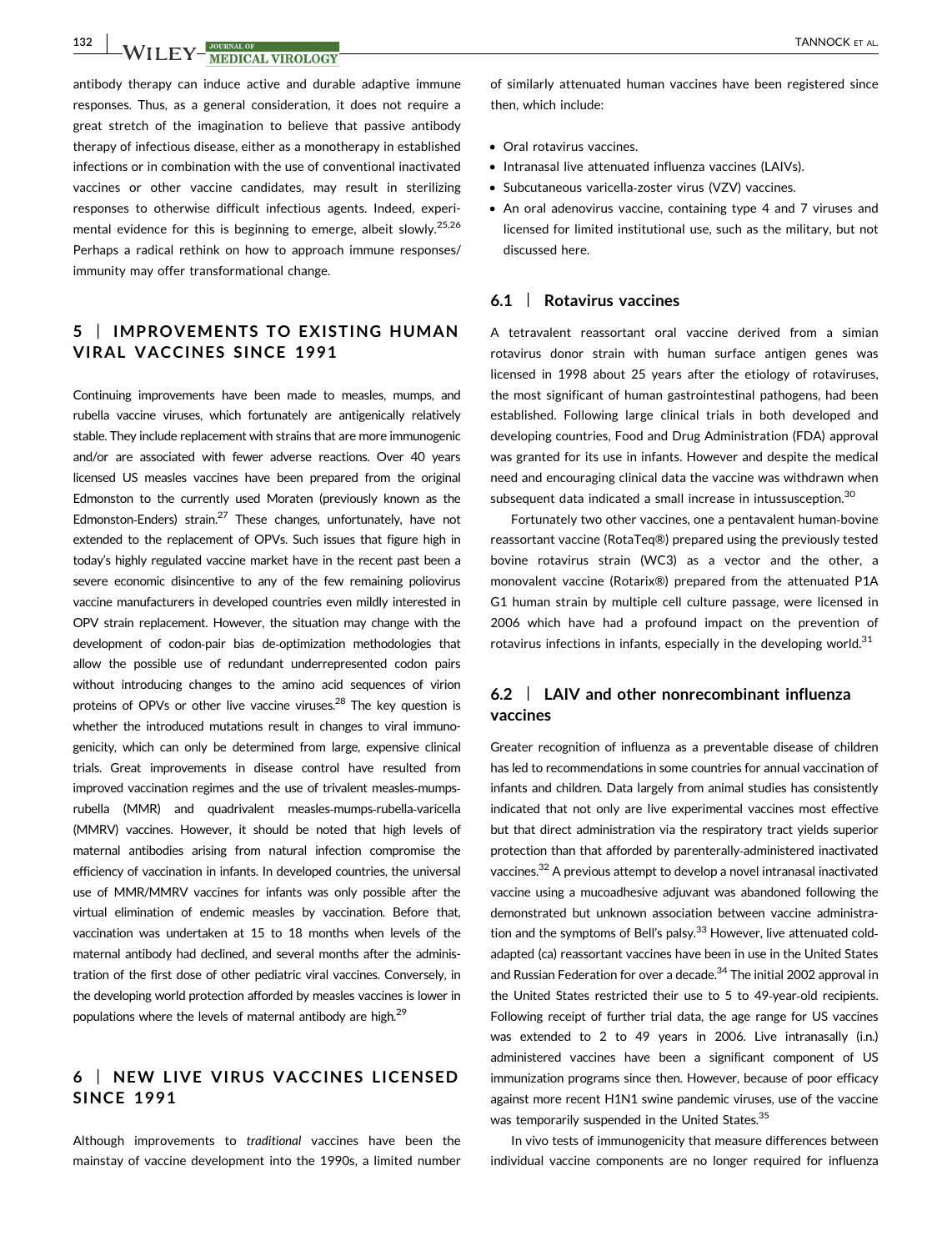vaccines. In the case of inactivated vaccines, potency is merely estimated by an in vitro antigen‐binding assay to determine hemagglutinin (HA) antigen concentration.<sup>36</sup> Although not required for the licensing of the individual components of live vaccines, effectiveness can be measured in a mouse model according to the intranasal vaccination dose required to clear a standard challenge of the wild‐type (wt) parental virus used to prepare 6:2 reassortants from the same attenuated donor strain and the vaccinating dose can be adjusted accordingly. In the case of earlier H1N1 reassortants, ~100× the infectious dose was required to achieve clearance from the lungs 3 days after challenge, in comparison with the dose required for early H3N2 reassortants.<sup>37</sup> Other issues that do arise concern the relevance of HAI antibody as a measure of the effectiveness of live influenza vaccines. Virus‐specific secretary antibody responses, as determined by ELISPOT assays in the respiratory tract of mice, clearly indicate the superiority of live vaccines but, for ethical reasons, cannot be performed in humans. However, overall, despite recent experiences, ca live reassortant vaccines appear more effective in children than conventional trivalent inactivated vaccines, whose role in the prevention of influenza has been the subject of contention for many years.38 Live vaccines were introduced for children in the UK in 2014 under their National Health Service.

Particular difficulties were faced by both regulatory authorities and vaccine manufacturers in updating influenza vaccines in 2017 and 2018 in both the Southern and Northern hemispheres, following unanticipated late changes to the hemagglutinin antigens of designated H3N2 viruses.39 All other influenza vaccines, except the baculovirus‐expressed recombinant vaccine (FluBlok), consist of inactivated subunit preparations containing the surface antigens of purified egg-grown H1N1 and H3N2 influenza A viruses and one or both lineages of recent influenza B viruses. All are administered by the intramuscular (IM) or intradermal (ID) routes. Some inactivated vaccines are adjuvanted. Now included in the list of FDA‐approved vaccines is Flucelvax, an inactivated vaccine prepared from viruses grown in cultures of the MDCK cell line in place of embryonated eggs.

### 6.3 | VZV vaccines

Licensed by the FDA over 30 years after reports of the use of the live attenuated Oka strain as a subcutaneously (SC) administered the vaccine in Japan, <sup>41</sup> immunization against varicella vaccination is now an established arm of universal childhood vaccination. The Oka strain was further attenuated by Merck, and the renamed Oka‐Merck strain has been used in the United States and other countries to prepare varicella vaccine (Varivax) after further adaptation to growth in cells of the WI‐38 and MRC‐5 human diploid lines. A 10‐year review revealed that the vaccine is generally safe and well-tolerated.<sup>40</sup> Pediatric vaccines are administered in two doses, commencing at 18 months, with a further booster at the commencement of high school (12‐13 years). For adolescents and adults who have not experienced childhood varicella infections, administration of two doses at an interval of 2 months is widely recommended. Recrudescent infections of childhood varicella infections (herpes zoster), constitute a

TANNOCK ET AL.  $\begin{array}{|c|c|c|c|c|}\hline {\rm JOLNAL OF} & {\rm JOLNAL OF} \ \hline \end{array} {\rm MEDICAL VIROLOGY} - {\rm WILEY} \begin{array}{|c|c|c|c|c|c|c|c} \hline {\rm J133} & {\rm J133} \ \hline \end{array}$ 

significant disease burden for the elderly and, because of early priming experiences and the declining capacity of the elderly to mount protective immune responses, doses that are 14‐fold higher than those used for the prevention of varicella in children are required.41 The adult vaccine, now licensed as Zostavax is well tolerated and provides immunity against infection by herpes zoster virus and amelioration of the symptoms of postherpetic neuralgia.<sup>42</sup>

Latency has been a constraint in the development of attenuated live vaccines against HSV‐1 and ‐2 but is much less of a problem with Varivax because of the limited capacity of the Oka vaccine viruses to spread, in comparison with wild-type epidemic strains.<sup>43</sup> However, like other VZVs, the Oka‐Merck strain is labile, highly cell‐associated and produces relatively low yields of infectious virus in cell culture. Lability can be overcome by sonic disruption of infected cells, followed by lyophilization and cold‐storage. However, the reconstituted vaccine must be used within a relatively short time, which restricts its use in tropical countries. By comparison, polioviruses used in either OPVs or IPVs are highly stable, do not require lyophilization and can be stored at 4 to 6°C for long periods. They also produce yields of infectious virus in cell culture ~100× higher than VZV. Because of these constraints, much effort has been expended in recent years by GlaxoSmithKline to develop an adjuvanted, inactivated herpes zoster vaccine (Shingrix) with expressed surface glycoprotein E as the protective antigen. Early large clinical trials to determine protection have been encouraging.<sup>44</sup> While the potential advantages of such an approach are clear, earlier studies with the live Oka‐Merck vaccine have indicated that cell-mediated immunity (CMI) is the prime determinant of protection against  $VZV^{45}$  and the results of large clinical trials to determine CMI or other surrogate immunologic responses to the Shingrix vaccine are eagerly awaited.

Studies over many years with inactivated whole virus HSV‐1 and ‐ 2 vaccines or where the active protective ingredient was expressed glycoprotein D have failed to identify responses essential for protection against genital herpesviruses.46

## 7 | FACTORS ANTITHETICAL TO HUMAN VIRAL VACCINE DEVELOPMENT

Recently imposed regulatory issues arising from greater insights into viral replication and pathogenesis have impacted significantly on viral vaccine manufacture in the developed world. Particular issues of concern are:

- Deficiencies in many animal models used for assessment of protection against human viral infections. In their absence, new vaccines, especially those designed for use in infants, face formidable regulatory obstacles.
- Use of inappropriate viruses to obtain predictive data in animal models (eg, mouse‐adapted influenza and respiratory syncytial viruses; other viruses of uncertain passage history).
- Lack of recognition that, despite legitimate concerns as to the possibility of reversion to virulence, immunity to most human viral diseases is best achieved by live attenuated viruses (eg, herpes and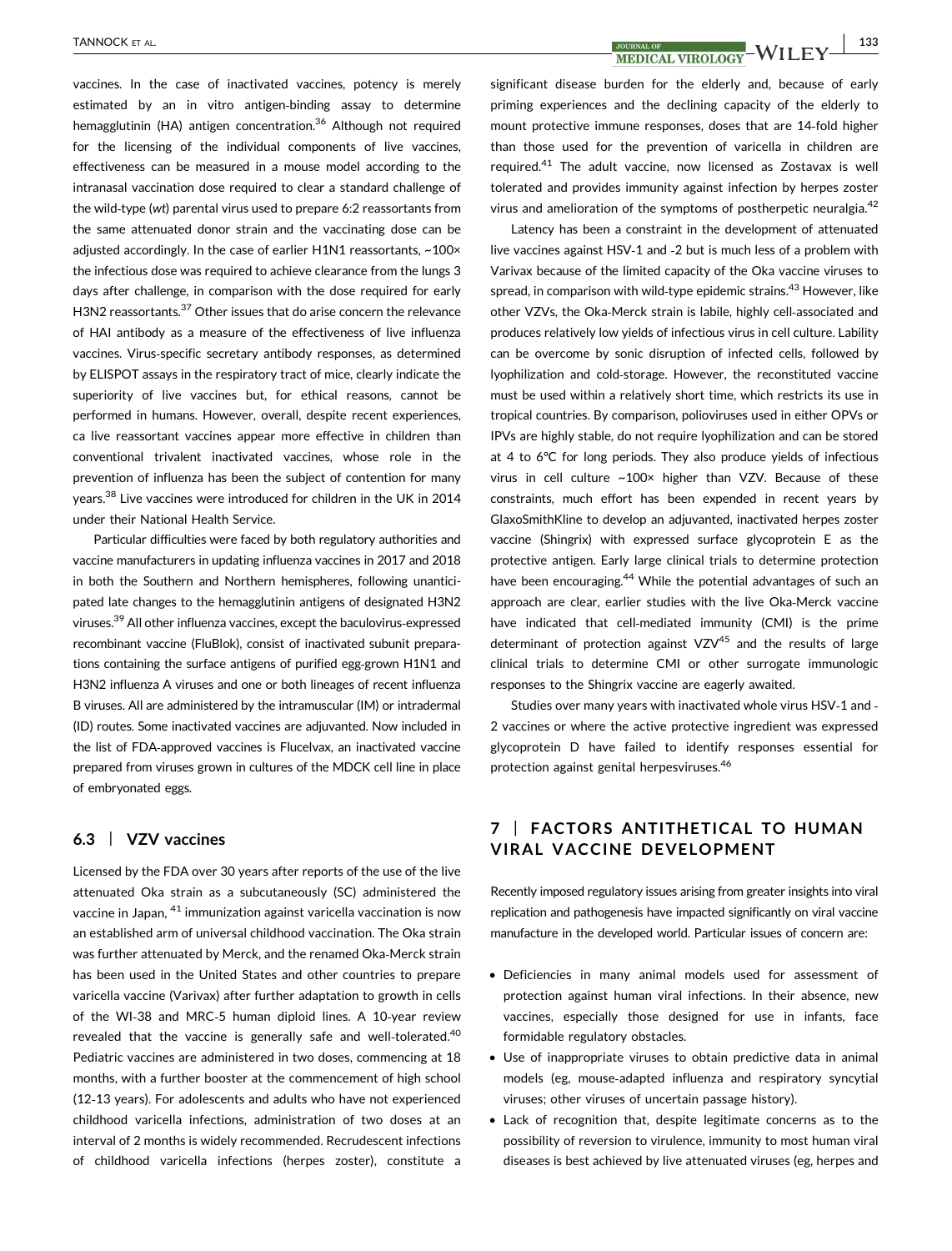enteric viruses; RSV and respiratory viruses, including influenza; other viruses whose pathogenesis is complex and dependent on amplification in more than one target organ, such as measles and yellow fever viruses.

- The possibility that some live herpesvirus vaccine viruses will undergo latency during replication, followed by recrudescence and subsequent infection by pathogenic viral progeny (eg, HSV‐1 and ‐ 2). However, for live veterinary herpesvirus vaccines, reported problems from recrudescence have been few, the best example being the herpesvirus of turkeys (HVT) that has been used for over 40 years for control of Marek's disease virus (MDV), an oncogenic avian herpesvirus and a cause of great economic loss in intensively raised chickens.<sup>47</sup> Until the mid-1990s, HVT was the first and only example of an effective vaccine in either animals or humans that could be used for the prevention of neoplastic viral disease. The genome of HVT has 70% to 80% nucleotide homology with pathogenic MDVs but is completely innocuous for chickens. The effectiveness of live human VSV and MDV and other veterinary vaccines suggests that it may be worth revisiting the development of live vaccines using more readily cultivable human herpesviruses.
- The inability of many human viruses to either grow in cell cultures (eg, HBV, human noroviruses) or produce yields of infectious progeny sufficiently high for use in vaccines (HIV, HCV; other herpesviruses). However, a recent report describes the propagation of human noroviruses in stem cells derived from human intestinal enteroid cultures, $48$  which may have great significance for the development of effective vaccines.
- Poor antigenic responses to glycosylated surface antigens expressed in Escherichia coli, Salmonellae, or yeasts, all of which were first proposed in the early 1980s as alternatives to embryonated eggs in inactivated influenza vaccine manufacture.<sup>49</sup>
- Poor immunogenicity of peptide epitope vaccines based on defined regions associated with protection. Although their use in vaccines is attractive from the standpoint of standardization, peptides suffer from two major disadvantages. First, the B-cell antigenic sites of many proteins are conformational epitopes, consisting of discontinuous sequences of amino acids, and such conformations are difficult to recapitulate synthetically. Second, the immune responses of inbred mice, used in most studies, are genetically restricted according to the haplotype of the mouse.<sup>50</sup> The MHC diversity between individual mouse strains is limited and therefore immune responses in inbred mice are likely to be even more restricted than in an outbred human population. The greater MHC diversity in a human outbred population would probably result in a high proportion of nonresponders to individual peptides and necessitate the need for a large number of epitopes to the major histocompatibility complex. Furthermore, responses to peptides from influenza A virus matrix protein 2 (MP2), that has been proposed as a universal protective antigen or to peptides from the protective hemagglutinin antigen, have been shown to be very weak unless coupled to carriers, such as multiple antigenic peptide constructs (MAPs) or KLH, whose likely approval for large‐scale human use is open to question.

• DNA vaccines prepared from genomic DNA or cDNA from RNA viruses and administered by the IM or SC routes, widely touted in the 1990s as measures for the ultimate control of viral diseases, especially influenza, hepatitis B and HIV. Unfortunately, the results from many early clinical trials were disappointing, with most DNA vaccines being shown to be poorly immunogenic, even when used with an adjuvant.<sup>51</sup> However, more recent reports on the protection afforded by Zika DNA vaccines in primates are encouraging.<sup>52</sup> For influenza cDNA vaccines, further regulatory issues arise concerning immunologic recall after earlier priming with heterotypic hemagglutinin antigens (the phenomenon of original antigenic sin  $53,54$ ). However, up to and including 2019 no DNA vaccines have been licensed.

## 8 | ONGOING PUBLIC HEALTH CONCERNS AND VACCINE DEVELOPMENT

#### 8.1 | Newly emergent human viral pathogens

Over the past 20 years great concerns have been expressed by the WHO and other bodies following disease outbreaks by avian influenza A subtypes H5N1, H7N9, H9N2, and H3N2v and the SARS and MERS coronaviruses, Ebola filoviruses and the Zika flaviviruses all single‐stranded enveloped RNA viruses from different families, some first described in developing countries. Infections by influenza A H5N1, SARS, MERS, and Ebola viruses can result in high rates of mortality (>60%). However, Zika viruses are especially a concern because of their ability to induce neural and other birth defects in the developing fetus, and to be transmitted sexually.

Pandemic influenza A viruses present a much greater long‐term threat to public health than the other viral pathogens, because of their widespread presence in water birds—potential reservoirs of new pandemic strains and their capacity to spread rapidly and to undergo large and unpredictable changes in antigenicity and virulence. Such changes were responsible for the pandemic of 1918 to 19, considered to have been responsible for 50 to 100 million deaths, and the estimated costs of a similar pandemic have been estimated to be as much as 5% of the US GDP or three trillion dollars.<sup>55</sup> The SARS and MERS coronaviruses, first reported in 2002 and 2012 also have the potential to spread rapidly but in 2019 do not appear to be the global public health threats originally feared. Infections by Ebola viruses, first described in Zaire (now the Democratic Republic of the Congo) 1975 and other Sub‐Saharan Countries, appear to be sporadic.

## 8.2 | Avian influenza vaccines and universal influenza vaccine development

Programs to develop effective vaccines against recently described viral pathogens have received much support over the past 5 to 15 years but only inactivated egg-grown avian influenza A vaccines prepared by largely traditional methods have so far been licensed. Early clinical trials with H5N1 avian influenza vaccines have not been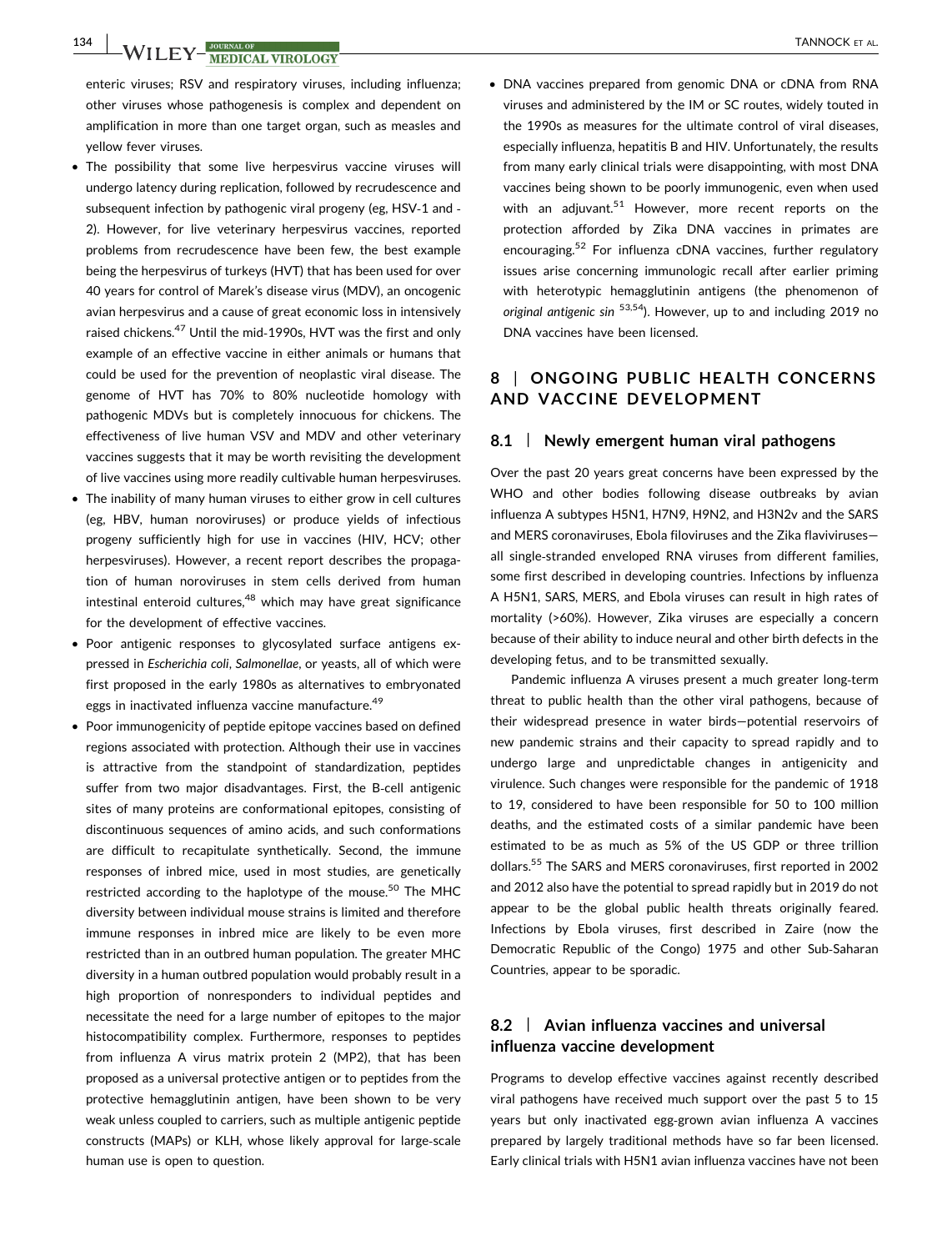# TANNOCK ET AL. | 135

encouraging. Two adjuvanted doses of vaccine are required to induce HI antibody titers of 1:32 to 1:40 which are considered necessary for the protection against seasonal influenza viruses.<sup>56</sup> However, the protective antibody level required for vaccines most avian subtypes is unknown. Because of these limitations, much effort has been directed in recent years towards the development of so-called universal vaccines, the ultimate goal being the induction of long‐term protection against both pandemic and nonpandemic influenza A viruses. Approaches to their development have included the use of:

- Expressed nonglycosylated M2 surface antigen or an M2e peptide fused with a bacterial protein. Some protection was demonstrated in mice where the response appears to be nonneutralizing and directed at target cells; early human trials were largely unsatisfactory.<sup>57</sup> However, better results have been achieved with HA2based conformational mutants expressed in E. coli.<sup>58</sup>
- The variable stalk region of the HA and the identification of broadly neutralizing antibodies from different regions of the stalk, using so-called headless proteins as antigens.<sup>59-66</sup> Other groups have attempted to design vaccines containing small conserved regions of the stalk. However, it is not known why antibodies are not normally made to the stalk as a consequence of infections by influenza A viruses. Good cross‐protection across H3N2 sub‐types was shown from earlier studies in mice but cross-protection against H1N1 viruses was less impressive.
- Chimeric viruses prepared from high‐yielding vectors with internal group‐specific antigens. Vectors include vesicular stomatitis virus, adenoviruses, or poxviruses. $67-69$  At issue is whether the long-term administration of common vector antigens inhibits specific responses to the inserted surface antigens of new pandemic viruses.
- Pseudotypes that do not produce infectious progeny, but induce satisfactory short-term protective responses in mice after i.n. administration, including antibody to both HA and NA surface antigens, CTL and resistance to challenge.<sup>70,71</sup> Importantly, they have been shown to be effective in heterotypic challenge experiments in ferrets whose pathogenesis is similar to that of humans.<sup>72</sup> Such an approach could provide short-term protection in the initial stages of a pandemic.

## 8.3 | Vaccines against Ebola, Dengue, and Zika viruses under development

Live attenuated vaccines are usually superior at inducing immunity to viruses involving multiple target organs (eg, yellow fever, measles, mumps, and rubella viruses) than nonreplicating inactivated vaccines. Approaches most favored for potential Ebola vaccine development include the use of VLPs or recombinant chimeric vaccines using VSV, human paramyxovirus‐3 or replication‐deficient adenoviruses as vectors. Of particular interest are recent reports of the successful use for ring vaccination of an experimental vesicular stomatitis virus ‐ vectored Ebola vaccine in human trials under field conditions.<sup>73,74</sup>

A chimeric live quadrivalent vaccine (Dengvaxia®), using the 17‐ D YFV vaccine strain as the vector and the prM and E protein genes

of DEN 1 to 4, has been developed by Sanofi‐Pasteur as the first licensed vaccine against dengue viruses. These vaccines have been designed to induce responses to the four major dengue serotypes, in attempts to prevent the dengue hemorrhagic fever syndrome (DHF) due to immune antibody‐dependent enhancement (ADF) following superinfection with heterotypic dengue viruses. However, early studies with Dengvaxia® have shown that protective responses in very young children, compared with older primed children and adults, were relatively poor.<sup>75,76</sup> Many aspects of immunologic protection against dengue infections are not well understood.

Three different types of Zika vaccine have been recently evaluated in primates and early clinical trials are underway.<sup>77</sup> They include purified inactive virus, plasmid DNA (referred to above) and singleshot rhesus adenovirus serotype 52‐vectored vaccines. All were able to induce neutralizing antibodies sufficient for protection against subsequent Zika virus challenge. Another immunization strategy involves the delivery of nanoparticles containing viral mRNA to the host and the in vivo development of protective immune responses to Zika viruses. Early challenge studies in mice appear promising.<sup>78</sup>

Although ADE does not appear to be a problem following infection by heterotypic Zika and/or other flaviviruses, further challenges lie ahead. They include possible risks from the Guillain‐ Barré syndrome, which is an occasional feature of Zika infections.<sup>79</sup>

## 9 | CONCLUSIONS

This review indicates that fewer new human viral vaccines have been licensed in recent years than during the period 1955 to 1990 when vaccines against polio‐, measles, mumps, rubella, and hepatitis B viruses for global use first became available. Recent successes include hepatitis A, either alone or in combination with HBV, herpes zoster, HPV and newer Japanese encephalitis vaccines, although their overall impact has been smaller. In a sense, all the low‐hanging fruit has been picked and the licensing of effective vaccines against HIV, HCV, most herpesviruses and other enteric‐, arthropod‐, and most vector‐borne viruses in the near‐term seems unlikely.

Reasons for the unavailability of other urgently needed non‐HIV vaccines are complex and directly related to the properties of individual viruses and associated economic considerations. To paraphrase Cicero, it is probably better to admit to this, than attempt to develop a unifying hypothesis that could be applied to all urgently needed vaccines. Clearly, an entirely profit‐driven, nonpublically funded model for the rapid development of new vaccines by Bigpharma struggles to exist, and there appear to be very few signs of a re‐visitation of the earlier model involving, in some countries, substantial government participation in both vaccine development and manufacture. History shows that government intervention can be a highly successful model. One example was the successful development and field testing of oral poliomyelitis vaccines in the former Soviet Union.80 Similar government-sponsored programs of the period often go unrecognized but were essential to the development of vaccines in that golden era.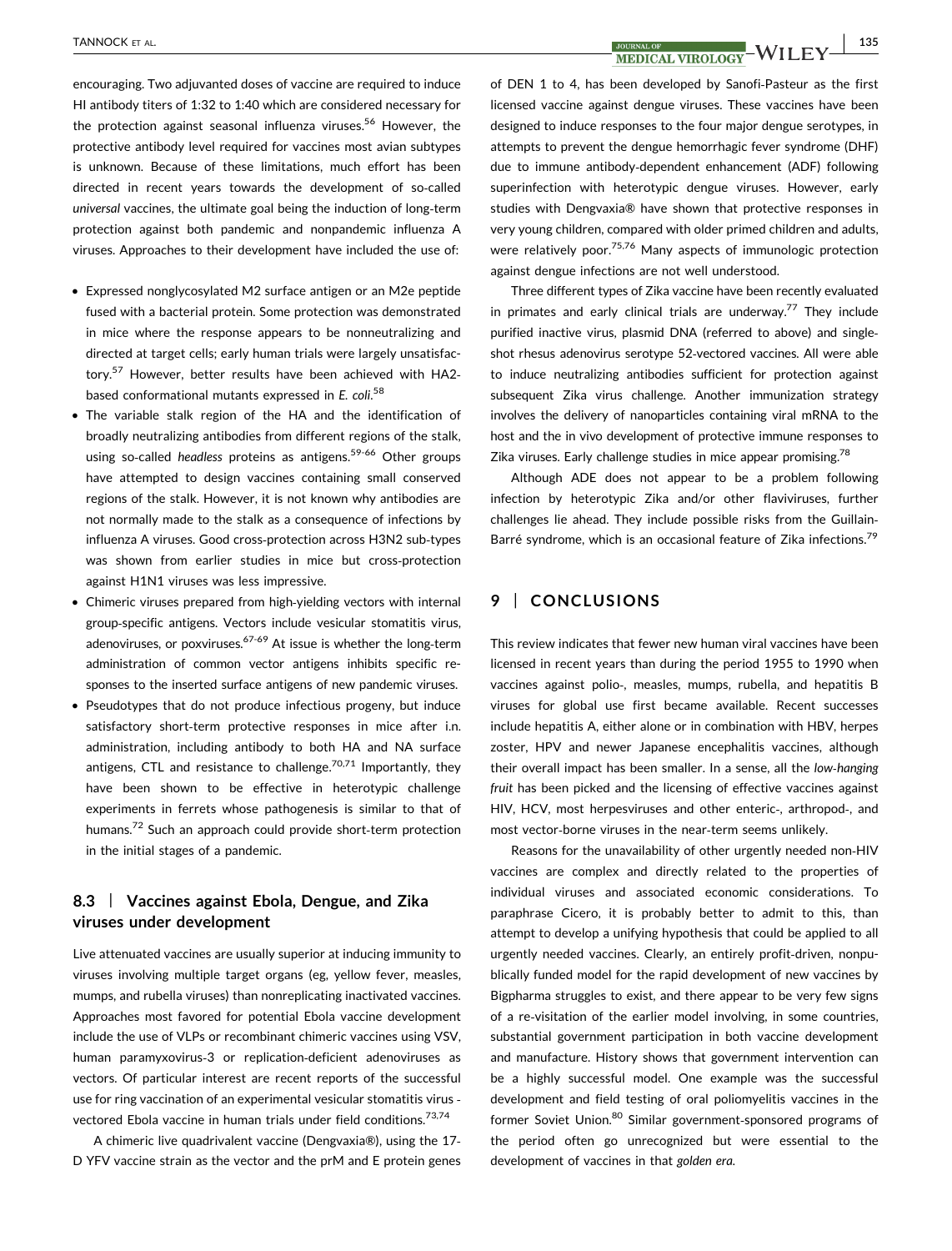Despite the shortcomings of some older vaccines, we should be extremely thankful for what has been achieved. We are fortunate that control of critical diseases, such as poliomyelitis and measles, was accomplished at times much less litigious than the present and, perhaps counter‐intuitively, when much less was known of molecular aspects of viral replication and pathogenesis than is known today. It also occurred in the absence of the present day anti‐vaccination lobby that ignores the lessons of the past and especially the concept of vaccine‐induced herd immunity. However, success continues to be achieved against a background of overwhelming public acceptance of the need to control the pediatric disease by vaccination.

#### ACKNOWLEDGEMENTS

We thank Mr Jim Ackland of Global Biosolutions Inc, Prof Mark Hogarth and Dr Jack Richards of the Burnet Institute for many helpful discussions. All of the work embodied in this review was undertaken at the Burnet Institute, Melbourne, Australia (Tannock), the St Jude Hospital in Memphis TN (Kim) and the Peter MacCallum Cancer Institute, Melbourne, Australia (Xue). None of it was funded by grants from commercial, institutional or research funding bodies.

#### CONFLICT OF INTERESTS

The authors declare that there are no conflict of interests.

### AUTHOR CONTRIBUTIONS

All authors contributed extensively to the work of writing and editing this manuscript.

#### **ORCID**

Gregory A. Tannock **b** <http://orcid.org/0000-0001-9629-1460>

#### **REFERENCES**

- 1. Tannock G. What hope for recombinant vaccines? Today's life science. Natl Libr Aust Collect. 1991;3:12‐15.
- 2. GlaxoSmithKline Vaccine HPV-<sup>007</sup> Study Group, Romanowski B, de Borba PC, Naud PS, Roteli‐Martins CM, De Carvalho NS, et al. Sustained efficacy and immunogenicity of the human papillomavirus (HPV)‐16/18 AS04‐adjuvanted vaccine: analysis of a randomised placebo‐controlled trial up to 6.4 years. Lancet. 2009;374:1975‐1985.
- 3. Cox MM, Patriarca PA, Treanor J. FluBlok, a recombinant hemagglutinin influenza vaccine. Influenza Other Respir Viruses. 2008;2:211‐ 219.
- 4. Jackwood MW, Hickle L, Kapil S, Silva R. Vaccine development using recombinant DNA technology. Counc Agric Sci Technol. 2008:38.
- 5. Horimoto T, Kawaoka Y. Strategies for developing vaccines against H5N1 influenza A viruses. Trends Mol Med. 2006;12:506‐514.
- 6. Murphy BR, Coelingh K. Principles underlying the development and use of live attenuated cold‐adapted influenza A and B virus vaccines. Viral Immunol. 2002;15:295‐323.
- 7. World Health Organization. Statement on the WHO Consultation on potential Ebola therapies and vaccines. June 2002. [http://www.who.int/](http://www.who.int/mediacentre/news/statements/2014/ebola-therapies-consultation/en/) [mediacentre/news/statements/2014/ebola](http://www.who.int/mediacentre/news/statements/2014/ebola-therapies-consultation/en/)‐therapies‐consultation/en/
- 8. Fauci AS, Marston HD. Toward an HIV vaccine: a scientific journey. Science. 2015;349:386‐387.
- 9. Straub OC. Maedi‐Visna virus infection in sheep. History and present knowledge. Comp Immunol Microbiol Infect Dis. 2004;27:1‐5.
- 10. Seok J, Warren HS, Cuenca AG, et al. Genomic responses in mouse models poorly mimic human inflammatory disease. Proc Natl Acad Sci USA. 2013;110:3507‐3512.
- 11. Black S. The costs and effectiveness of large Phase III pre‐licensure vaccine clinical trials. Expert Rev Vaccines. 2015;14:1543‐1548.
- 12. World Health Organization. Requirements for the use of animal cells as in vitro substrates for the production of biologicals (Requirements for Biological Substances No. 50); WHO Technical Report Series 1998; 878: Annex 1 20‐53.
- 13. Adams A, Salisbury DM. Eradicating polio. Science. 2015;350:609.
- 14. Evans DM, Dunn G, Minor PD, et al. Increased neurovirulence associated with a single nucleotide change in a noncoding region of the Sabin type 3 poliovaccine genome. Nature. 1985;314:548‐550.
- 15. Halsey NA. Measles in developing countries. BMJ. 2006;333:1234.
- 16. Rauh LW. Measles immunization with killed virus vaccine: serum antibody titers and experience with exposure to measles epidemic. Am J Dis Child. 1965;109:232‐237.
- 17. Neuzil KM. Status of Vaccine Research and Development of Vaccines for RSV. PD‐VAC: World Health Organization; 2014.
- 18. Kapikian AZ, Mitchell RH, Chanock RM, Shvedoff RA, Stewart CE. An epidemiologic study of altered clinical reactivity to respiratory syncytial (RS) virus infection in children previously vaccinated with an inactivated RS virus vaccine. Am J Epidemiol. 1969;89:405‐421.
- 19. Nasser R, Pelegrin M, Michaud HA, Plays M, Piechaczyk M, Gros L. Long-lasting protective antiviral immunity induced by passive immunotherapies requires both neutralizing and effector functions of the administered monoclonal antibody. J Virol. 2010;84:10169‐ 10181.
- 20. Moekotte AL, Huson MAM, van der Ende AJ, et al. Monoclonal antibodies for the treatment of Ebola virus disease. Expert Opin Invest Drugs. 2016;25:1325‐1335.
- 21. World Health Organization. Antigenic and genetic characteristics of zoonotic influenza viruses and development of candidate vaccine viruses for pandemic preparedness. Wkly Epidemiol Rec. 2018;93: 142‐152.
- 22. Yang X, Zhang X, Mortenson ED, Radkevich‐Brown O, Wang Y, Fu YX. Cetuximab‐mediated tumor regression depends on innate and adaptive immune responses. Mol Ther. 2013;21:91‐100.
- 23. Houot R, Kohrt H. CD137 stimulation enhances the vaccinal effect of anti-tumor antibodies. Oncoimmunology. 2014;3:e941740.
- 24. DiLillo DJ, Ravetch JV. Differential Fc‐receptor engagement drives an anti‐tumor vaccinal effect. Cell. 2015;161:1035‐1045.
- 25. Heyman B. Antibodies as natural adjuvants. Curr Top Microbiol Immunol. 2014;382:201‐219.
- 26. Lambour J, Naranjo‐Gomez M, Piechaczyk M, Pelegrin M. Converting monoclonal antibody‐based immunotherapies from passive to active: bringing immune complexes into play. Emerg Microbes Infect. 2016;5: 1‐9.
- 27. Vaccines. In: Flint J, Racaniello VR, Rall GF, Skalka AM, Enquist LW, eds. Principles of Virology: Volume II Pathogenesis and Control. 4th ed. Washington DC: ASM Press; 2015:254‐279.
- 28. Coleman JR, Papamichail D, Skiena S, Futcher B, Wimmer E, Mueller S. Virus attenuation by genome‐scale changes in codon pair bias. Science. 2008;320:1784‐1787.
- 29. Niewiesk S. Maternal antibodies: clinical significance, mechanism of interference with immune responses, and possible vaccination strategies. Front Immunol. 2014;5:446.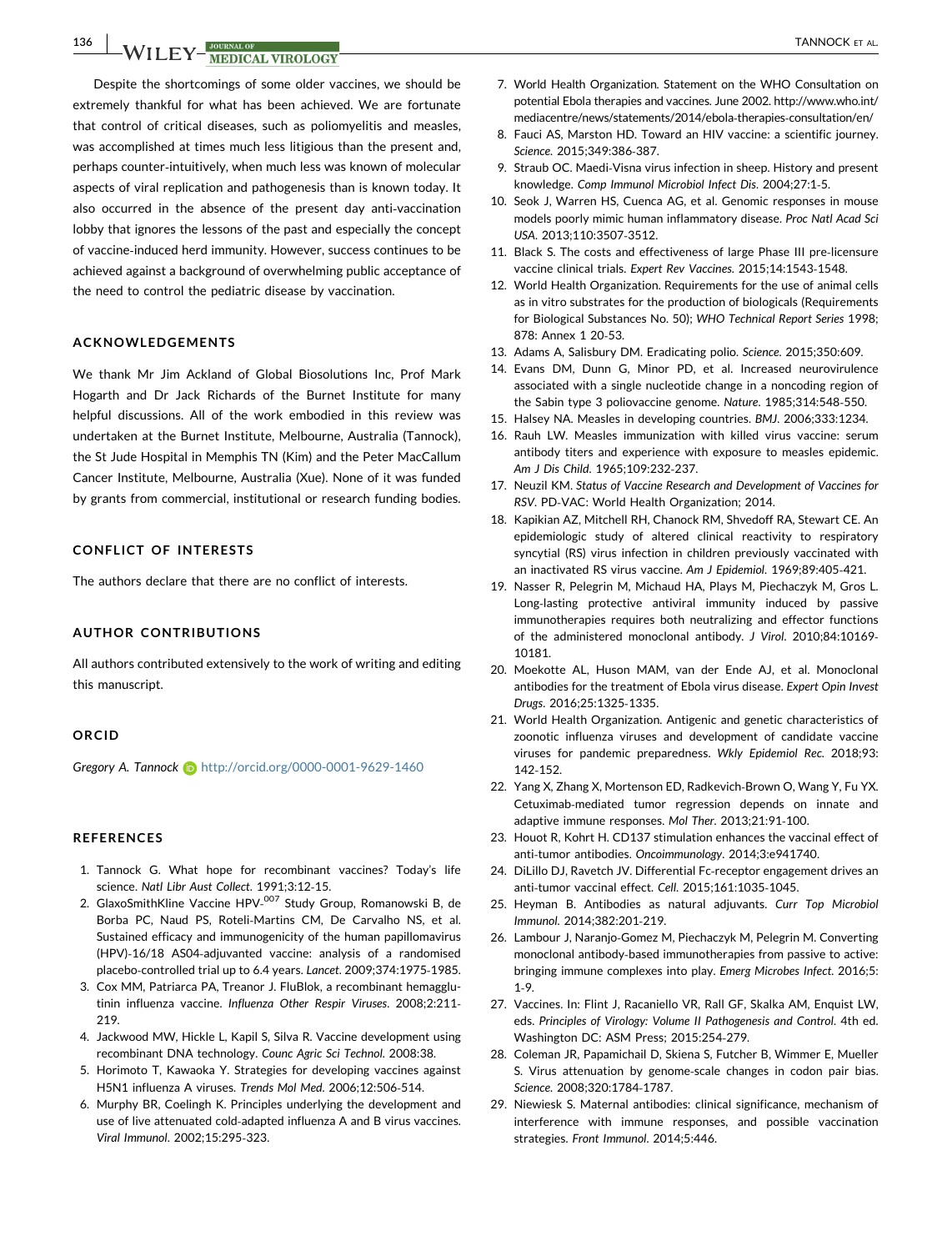- 30. Centers for Disease Control and Prevention. Intussusception among recipients of rotavirus vaccine—United States, 1998‐1999. MMWR Morb Mortal Wkly Rep. 1999;48:577‐581.
- 31. Glass RI, Parashar UD. The promise of new rotavirus vaccines. N Engl J Med. 2006;354:75‐77.
- 32. Mak NK, Zhang YH, Ada GL, Tannock GA. Humoral and cellular responses of mice to infection with a cold‐adapted influenza A virus variant. Infect Immun. 1982;38:218‐225.
- 33. Mutsch M, Zhou W, Rhodes P, et al. Use of the inactivated intranasal influenza vaccine and the risk of Bell's Palsy in Switzerland. N Engl J Med. 2004;350:896‐903.
- 34. Smorodintsev AA, Alexandrova GI, Boychuck LM, Nasibov MN, Selivanov AA, Taros LY. Live vaccines against influenza, adenoviruses, measles, and mumps. Arch Environ Health Int J. 1969;18:105‐114.
- 35. Centers for Disease Control and Prevention. ACIP votes down use of LAIV for 2016‐17 flu season. Media Statement. 2016.
- 36. Wood JM, Schild GC, Newman RW, Seagroatt V. An improved single‐ radial‐immunodiffusion technique for the assay of influenza haemagglutinin antigen: application for potency determinations of inactivated whole virus and subunit vaccines. J Biol Stand. 1977;5:237‐247.
- 37. Tannock GA, Romanova JR, Paul JA. The immunogenicity of reassortants of the cold‐adapted influenza A master strain A/Ann Arbor/6/60 is determined by both the genes for cold‐adaptation and the haemagglutinin gene. Arch Virol. 1995;140:201‐209.
- 38. Belshe RB, Edwards KM, Vesikari T, et al. Live attenuated versus inactivated influenza vaccine in infants and young children. N Engl J Med. 2007;356:685‐696.
- 39. Flannery B, Chung JR, Belongia EA, et al. Interim estimates of 2017–18 seasonal influenza vaccine effectiveness—United States. MMWR Morb Mortal Wkly Rep. 2018;67:180‐185.
- 40. Galea SA, Sweet A, Beninger P, et al. The safety profile of varicella vaccine: a 10‐year review. J Infect Dis. 2008;197(Suppl 2):S165‐S169.
- 41. Takahashi M. Clinical overview of varicella vaccine: development and early studies. Pediatrics. 1986;78:736‐741.
- 42. Oxman MN, Levin MJ. Vaccination against herpes zoster and postherpetic neuralgia. J Infect Dis. 2008;197(Suppl 2):S228‐S236.
- 43. Garbutti G, Valente N, Sulcaj N, Stefanati A. Evaluation of efficacy and effectiveness of live attenuated zoster vaccine. J Prev Med Hyg. 2014;55:130‐136.
- 44. Cunningham AL, Lal H, Kovac M, et al. Efficacy of the herpes zoster subunit vaccine in adults 70 years of age or older. N Engl J Med. 2016;375:1019‐1032.
- 45. Levin MJ, Oxman MN, Zhang JH, et al. Varicella‐zoster virus‐specific immune responses in elderly recipients of a herpes zoster vaccine. J Infect Dis. 2008;197:825‐835.
- 46. Belshe RB, Heineman TC, Bernstein DI, et al. Correlate of immune protection against HSV-1 genital disease in vaccinated women. J Infect Dis. 2014;209:828‐836.
- 47. Gibbs CP, Nazerian K, Velicer LF, Kung HJ. Extensive homology exists between Marek disease herpesvirus and its vaccine virus, herpesvirus of turkeys. Proc Natl Acad Sci USA. 1984;81:3365‐3369.
- 48. Ettayebi K, Crawford SE, Murakami K, et al. Replication of human noroviruses in stem cell‐derived human enteroids. Science. 2016;353:1387‐1393.
- 49. Shen S, Mahadevappa G, Oh HLJ, et al. Comparing the antibody responses against recombinant hemagglutinin proteins of avian influenza A (H5N1) virus expressed in insect cells and bacteria. J Med Virol. 2008;80:1972‐1983.
- 50. Yamashita K. Lack of immunodominance in the T cell response to herpes simplex virus glycoprotein D after administration of infectious virus. J Exp Med. 1989;170:997‐1002.
- 51. Liu MA. DNA vaccines: an historical perspective and view to the future. Immunol Rev. 2011;239:62‐84.
- 52. Larocca RA, Abbink P, Peron JP, et al. Vaccine protection against Zika virus from Brazil. Nature. 2016;536:474‐478.
- 53. Francis T. On the doctrine of original antigenic sin. Proc Am Philos Soc. 1960;104:572‐578.
- 54. Vatti A, Monsalve DM, Pacheco Y, Chang C, Anaya JM, Gershwin ME. Original antigenic sin: a comprehensive review. J Autoimmun. 2017;83:12‐21.
- 55. Molinari NA, Ortega‐Sanchez IR, Messonnier ML, et al. The annual impact of seasonal influenza in the US: measuring disease burden and costs. Vaccine. 2007;25:5086‐5096.
- 56. World Health Organization. Use of licensed H5N1 influenza vaccines in the interpandemic period. Report of the H5N1 Working Group to the April 2009 meeting of the Strategic Advisory Group of Experts 2009; 1‐53.
- 57. Fiers W, De Filette M, Bakkouri KE, et al. M2e‐based universal influenza A vaccine. Vaccine. 2009;27:6280‐6283.
- 58. Bommakanti G, Citron MP, Hepler RW, et al. Design of an HA2‐based Escherichia coli expressed influenza immunogen that protects mice from pathogenic challenge. Proc Natl Acad Sci USA. 2010;107: 13701‐13706.
- 59. Bommakanti G, Lu X, Citron MP, et al. Design of Escherichia coliexpressed stalk domain immunogens of H1N1 hemagglutinin that protect mice from lethal challenge. J Virol. 2012;86:13434‐13444.
- 60. Lu Y, Welsh JP, Swartz JR. Production and stabilization of the trimeric influenza hemagglutinin stem domain for potentially broadly protective influenza vaccines. Proc Natl Acad Sci USA. 2014;111: 125‐130.
- 61. Steel J, Lowen AC, Wang TT, et al. Influenza virus vaccine based on the conserved hemagglutinin stalk domain. mBio. 2010;1:1.
- 62. Mallajosyula VV, Citron M, Ferrara F, et al. Influenza hemagglutinin stem‐fragment immunogen elicits broadly neutralizing antibodies and confers heterologous protection. Proc Natl Acad Sci USA. 2014;111: E2514‐E2523.
- 63. Sui J, Hwang WC, Perez S, et al. Structural and functional bases for broad‐spectrum neutralization of avian and human influenza A viruses. Nat Struct Mol Biol. 2009;16:265‐273.
- 64. Ekiert DC, Bhabha G, Elsliger M‐A, et al. Antibody recognition of a highly conserved influenza virus epitope. Science. 2009;324: 246‐251.
- 65. Margine I, Hai R, Albrecht RA, et al. H3N2 influenza virus infection induces broadly reactive hemagglutinin stalk antibodies in humans and mice. J Virol. 2013;87:4728‐4737.
- 66. Wang TT, Tan GS, Hai R, et al. Broadly protective monoclonal antibodies against H3 influenza viruses following sequential immunization with different hemagglutinins. PLoS Pathog. 2010;6: e1000796.
- 67. Ryder AB, Nachbagauer R, Buonocore L, Palese P, Krammer F, Rose JK. Vaccination with vesicular stomatitis virus‐vectored chimeric hemagglutinins protects mice against divergent influenza virus challenge strains. J Virol. 2015;90:2544‐2550.
- 68. Tang DC, Zhang J, Toro H, Shi Z, Van Kampen KR. Adenovirus as a carrier for the development of influenza virus‐free avian influenza vaccines. Expert Rev Vaccines. 2009;8:469‐481.
- 69. Hessel A, Savidis‐Dacho H, Coulibaly S, et al. MVA vectors expressing conserved influenza proteins protect mice against lethal challenge with H5N1, H9N2 and H7N1 viruses. PLoS One. 2014;9:e88340.
- 70. Powell TJ, Silk JD, Sharps J, Fodor E, Townsend AR. Pseudotyped influenza A virus as a vaccine for the induction of heterotypic immunity. J Virol. 2012;86:13397‐13406.
- 71. Baz M, Boonnak K, Paskel M, et al. Nonreplicating influenza A virus vaccines confer broad protection against lethal challenge. mBio. 2015;6:e01487‐e01515.
- 72. Sarawar S, Hatta Y, Watanabe S, et al. M2SR, a novel live single replication influenza virus vaccine, provides effective heterosubtypic protection in mice. Vaccine. 2016;34:5090‐5098.
- 73. Geisbert TW. First Ebola virus vaccine to protect human beings? Lancet. 2017;389:479‐480.